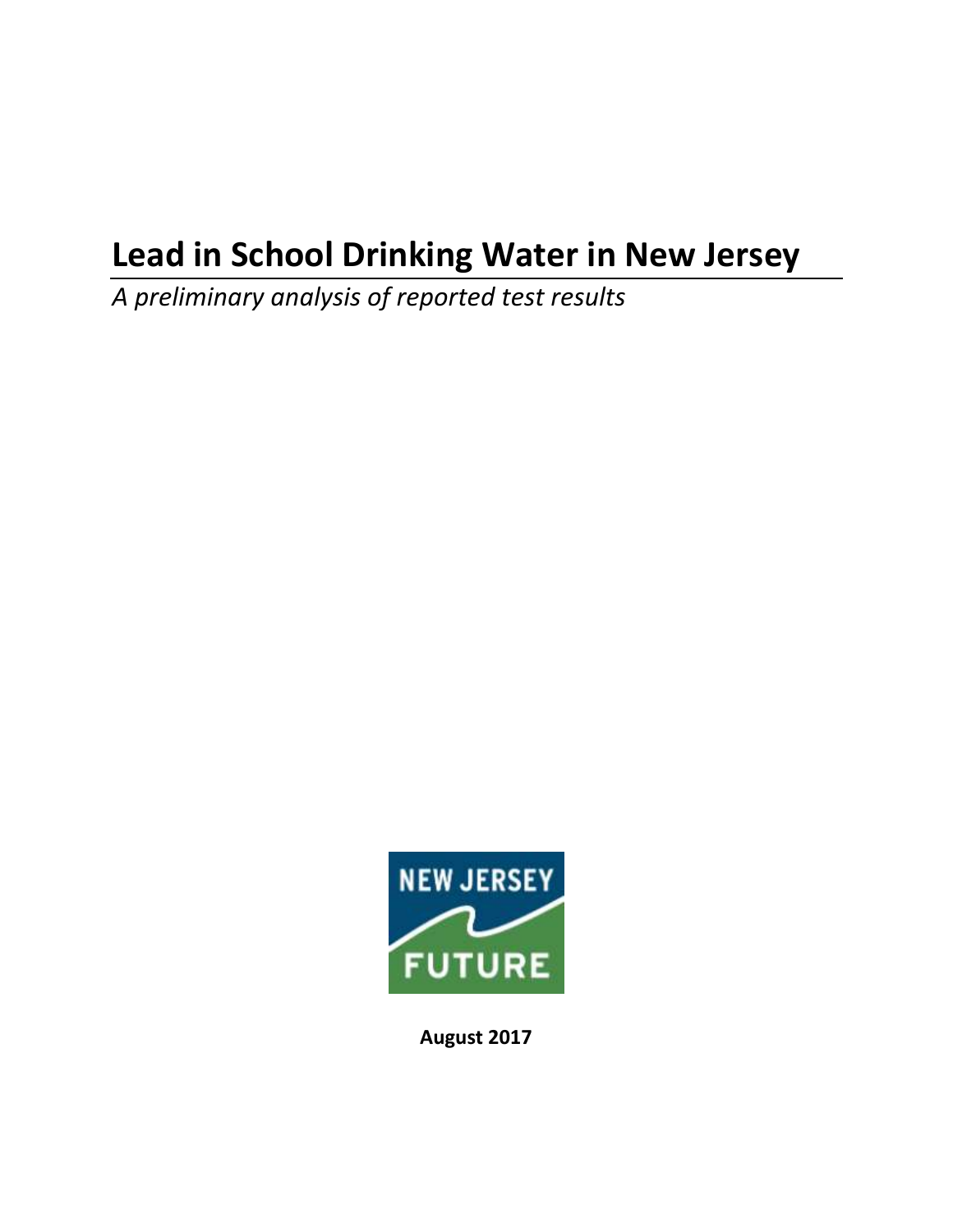# **About New Jersey Future**

Founded in 1987, New Jersey Future is a nonprofit, nonpartisan organization that promotes sensible growth, redevelopment and infrastructure investments to foster vibrant cities and towns, protect natural lands and waterways, enhance transportation choices, provide access to safe, affordable and aging-friendly neighborhoods and fuel a strong economy. The organization does this through original research, innovative policy development, coalition-building, advocacy, and hands-on technical assistance.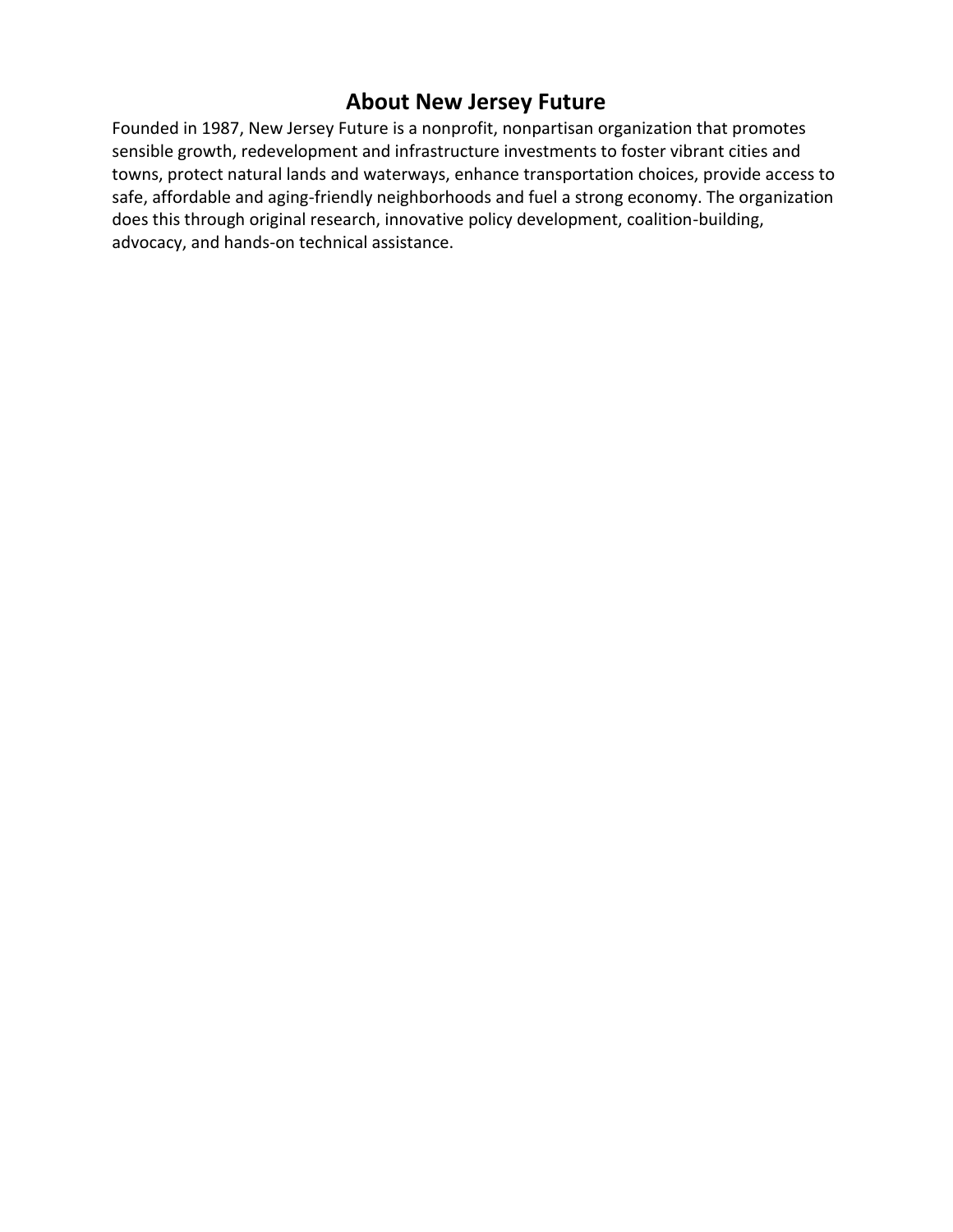# **Executive Summary**

New Jersey has an aging water infrastructure problem. Leaking water mains lose up to 30 percent of the supply before it reaches the customer. Combined-sewer overflows allow untreated wastewater to spill into our waterways, impacting health and closing beaches. But most concerning from a public health perspective is the frequency with which lead shows up in our drinking water.

New Jersey is now one of the few states to require testing for lead in school drinking water, which empowers parents to keep their children safe and forces schools to address the issue. In 2016, in reaction to high lead levels found in 30 of Newark's public schools, the Christie administration issued a [new state requirement](http://www.nj.gov/education/lead/) to test for lead in drinking water at all public and charter schools and statefunded daycare centers.

New Jersey Future wanted to shine a spotlight on these lead test results, which were required to be completed by July 12, 2017. We set out to examine the lead test results reported to and collected by the New Jersey Department of Education (DOE), in order to help quantify the extent of the problem and recommend actions to ensure schools and communities are being provided all the support they need to remediate the situation.

Among the most significant findings are:

- Lead appears in the drinking water of schools across New Jersey. The data show that lead is present in schools across the state, in all geographic regions, as well as in urban, suburban, and rural areas.
- The limited data amassed by the DOE make it impossible to get a fully accurate accounting. The type and level of data collected is insufficient to quantify how many schools in New Jersey have lead in drinking water and how many outlets require remediation to keep children safe.

Among New Jersey Future's recommendations:

- The Board of Education should create a standardized electronic collection system and require all districts to submit or re-submit the most recent lead testing results, in order for more comprehensive analysis to be conducted. An appropriate timeline should be provided for development and implementation of this reporting system.
- The BOE should require school districts to provide more clarification as to the type of water outlet and its frequency of usage by students, to give parents and families greater knowledge about potential exposure.
- Lead in school drinking water is a statewide problem that needs state-level attention. Better data collection, compilation of data statewide, and identification of actual drinking outlets will allow policy makers to understand the economics of the entire issue in order to ensure every school district has the technical and financial resources to provide long-term remediation.
- In order to protect the health of children and families, the state needs not only to ensure remediation of lead in school drinking water, but to continue its important efforts to address the presence of lead in water at home, a result of lead service lines (pipes that connect the water main to the home) and internal lead plumbing fittings and fixtures.
- The governor and/or the commissioner of the Board of Education or the Department of Health should develop a high-profile informational campaign to remind parents and pregnant women of the risk of lead exposure and encourage all parents to check with their local school district for the results of lead testing and remediation.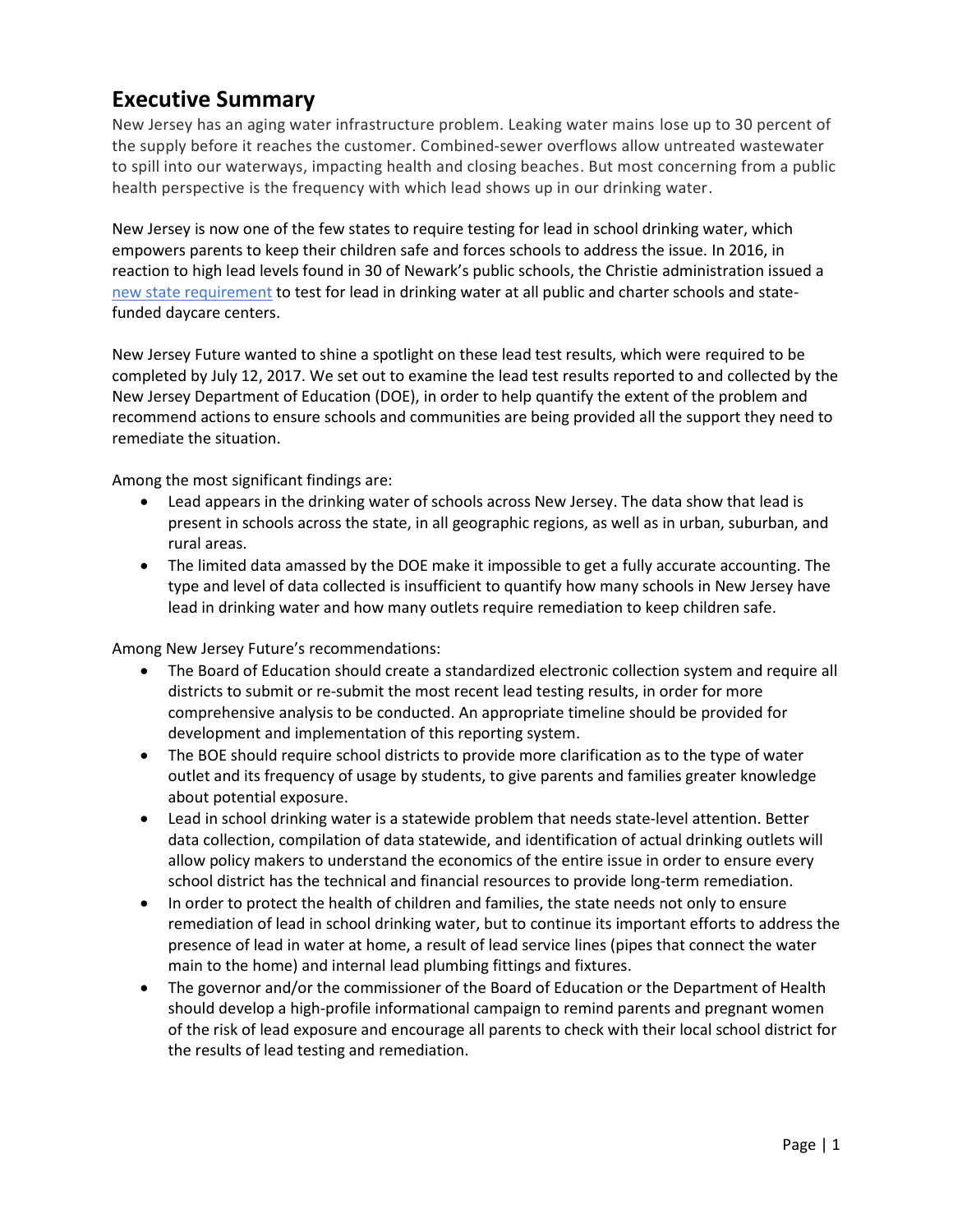### **Background**

Lead in drinking water is a serious concern that came to the public's attention recently with the crisis in Flint, Michigan, and subsequent discoveries of lead contamination in other cities around the country. New Jersey is not immune to this problem, and lead has been discovered in drinking water across the state.

Like most of the country, New Jersey's drinking water sources do not contain lead. Rather, our older water pipes and plumbing fixtures and fittings contaminate treated drinking water with lead en route to the tap. We can understand the extent of the risk for children by looking at data on children and schools.

Children: According to the Center for Disease Control, even low levels of lead exposure can stunt children's healthy brain development. Children under 6 years old in New Jersey are required to be tested for lead, and therefore act as "lead detectors," indicating the extent and location of lead exposure from all sources, including drinking water, as well as lead paint, toys, contaminated soils, and other sources. In New Jersey, over 200,000 children under age six have lead in their blood and of those, nearly 6,000 have elevated lead levels above 5 micrograms per deciliter, the blood lead level that the Centers [for Disease Control and Prevention identifies as a level of concern.](http://www.state.nj.us/health/childhoodlead/documents/reports/childhoodlead2015.pdf) Lead poisoning occurs across the state – in rural, suburban and urban communities, but it is most prevalent in older cities with the fewest resources to address it. In 2016, [the nonprofit organization Isles Inc. identified 11 cities](http://www.nj.com/news/index.ssf/2016/02/11_cities_in_jersey_have_more_lead-affected_kids_t.html) that have a higher proportion of lead-affected children than Flint, Michigan. The communities with the high lead levels include Atlantic City, East Orange, Elizabeth, Irvington, Jersey City, Newark, New Brunswick, Passaic, Paterson, Plainfield, and Trenton, along with Salem and Cumberland counties.

Schools: Water quality in school buildings is of particular concern, not only because many children are drinking the water, but also because the buildings are closed at night and on weekends, allowing more time for lead to leach from pipes into sitting water. Many older schools across New Jersey have interior plumbing with lead that contaminates drinking water and can stunt development of the very brains the schools are charged with educating.

Lead typically enters water by leaching out of older service lines (the pipes that deliver water from the water main into a building), interior pipes, and/or plumbing fittings and fixtures that contain lead or lead-based solder. The Environmental Protection Agency and the New Jersey Department of Environmental Protection have set the action level for lead in drinking water at 15 parts per billion (ppb), at which point corrective action must be taken

New Jersey's water supply utilities are required by law to test water for lead as it leaves the treatment plant and in a sampling of the most at-risk residences, and are responsible for reducing the potential for lead levels where that sampling exceeds federal guidelines. The water supply utilities are responsible for any lead lines they own, while public and private property owners, including municipalities and school districts, bear responsibility for their own lines and fixtures.

Page | 2 School districts in New Jersey are also now responsible for testing their own water. Governor Christie [has taken an important first step](http://www.njfuture.org/wp-content/uploads/2016/08/Christie-executive-order-on-lead-in-school-drinking-water.pdf) in requiring school districts to test their drinking water and post results. In 2016, the State Board of Education set a deadline of July 13, 2017, for New Jersey public and charter schools and publicly funded child care centers to test their water for lead. The rules state that public schools must sample and analyze all drinking water outlets and food preparation sources in accordance with requirements laid out by the Department of Education and guidance from the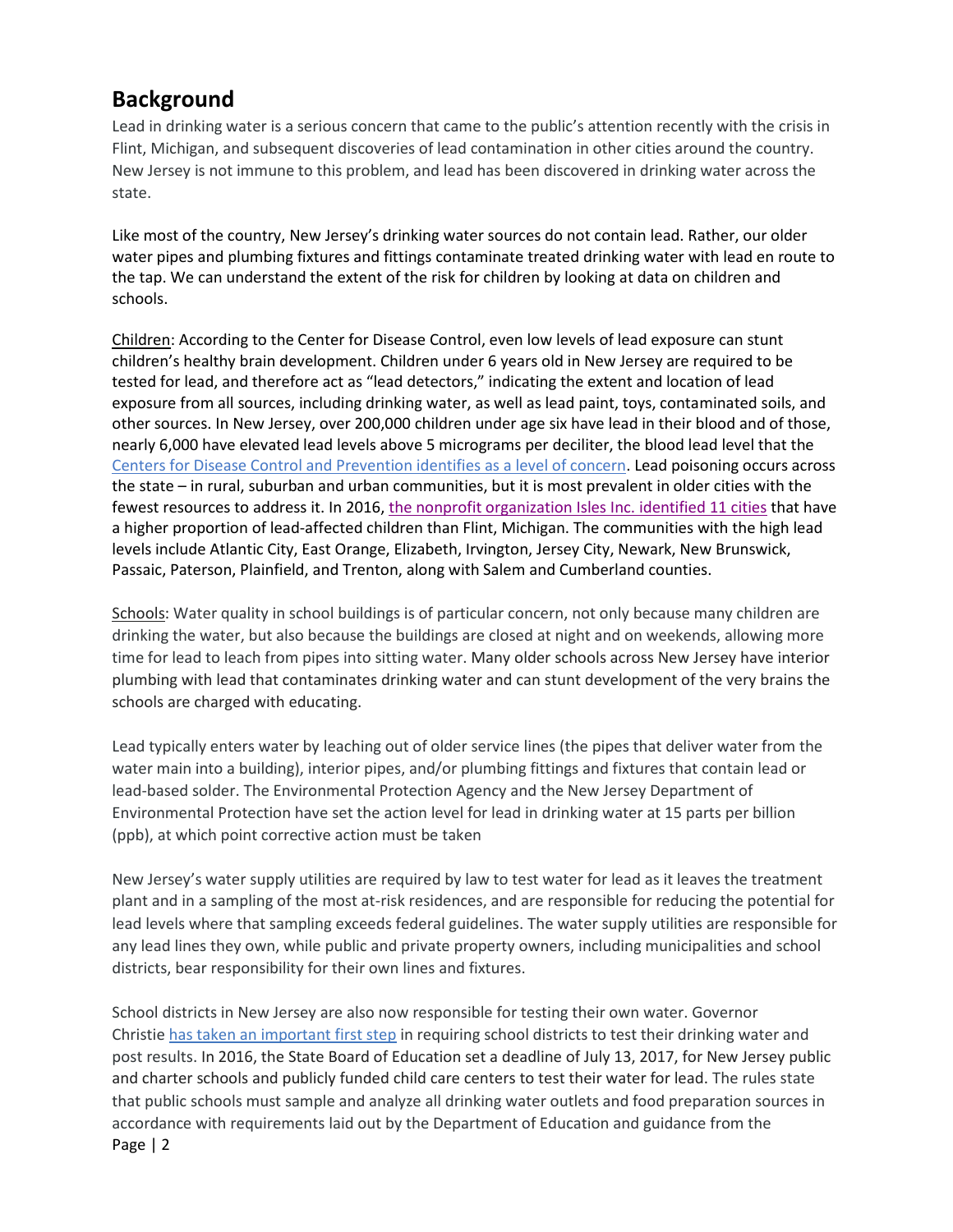Department of Environmental Protection, and full results of the testing must be made available to the public immediately. Districts that find positive (above 15 ppb) results of lead in drinking water are required to notify the Department of Education and describe the measures taken to switch off any outlet exhibiting elevated lead levels and take remedial actions to provide alternate sources of water. After the initial testing, districts are required to test all drinking water outlets every six years to ensure continued compliance.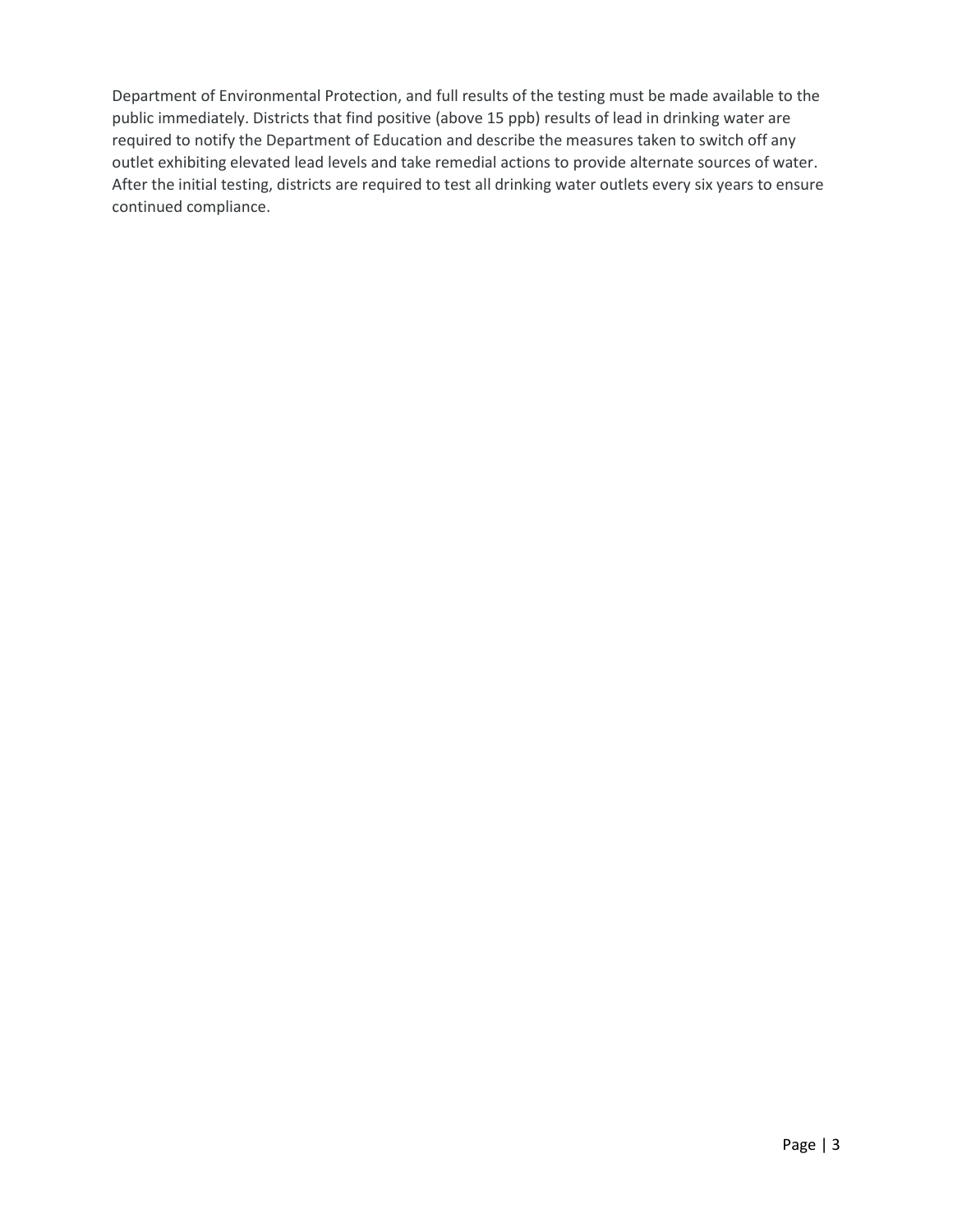# **Methodology**

In order to get a more comprehensive overview and to quantify the results of lead testing in schools across the state, New Jersey Future submitted four Open Public Records Act requests to the Department of Education to provide school districts' submissions of positive results of lead in their water.

The DOE indicated they were not going to compile all the lead testing results. The DOE was responsive, timely and helpful in forwarding the information as they received it from school districts. New Jersey Future obtained PDF versions of school districts' public notifications and transferred all the data by hand into a spreadsheet. This report includes only districts that sent results into the DOE that were then sent to New Jersey Future.

The data collected by New Jersey Future is available upon request by contacting [Allison Kopicki.](mailto:akopicki@njfuture.org)

The data collected by the DOE that New Jersey Future compiled focus on positive lead results higher than 15 parts per billion, the level at which the U.S. Environmental Protection Agency (EPA) recommends taking action. However, the EPA and the Centers for Disease Control and Prevention (CDC) agree that there is no known safe level of lead in children's blood. In July[, Environment New Jersey](http://www.environmentnewjersey.org/news/ame/lead-found-water-half-school-taps-tested-bergen-county-new-jersey)  [published a report](http://www.environmentnewjersey.org/news/ame/lead-found-water-half-school-taps-tested-bergen-county-new-jersey) that investigated lead levels in Bergen County schools, finding that half had lead levels of 1 part per billion or above. They and other advocates recommend remediating any lead levels higher than 0 ppb.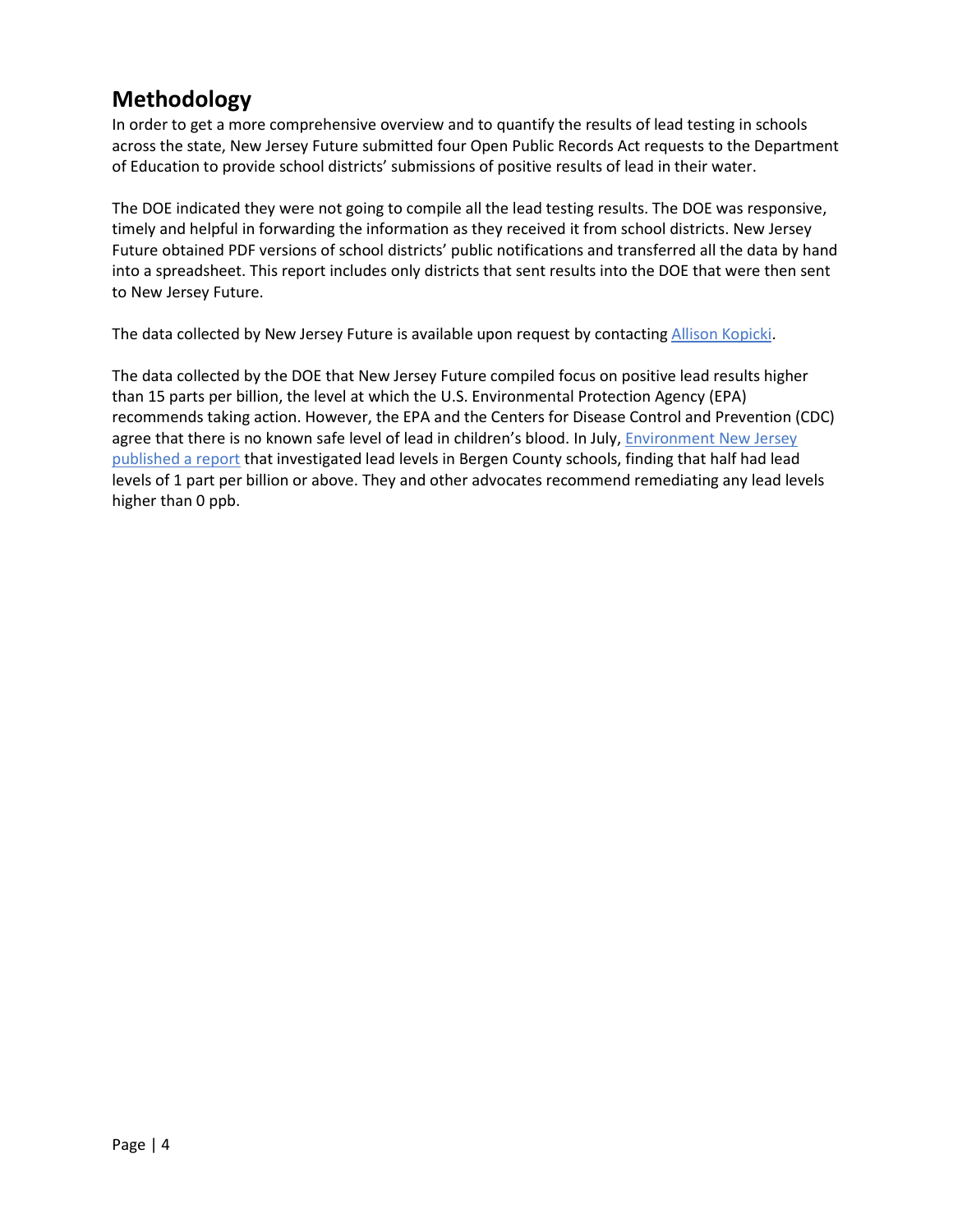### **Findings**

**FINDING - Lead appears to be pervasive in the drinking water of schools across New Jersey, but the limited data amassed by the DOE make it impossible to get a fully accurate accounting.** As of Aug. 13, 2017, only 95 school districts out of nearly 600 in New Jersey had forwarded information describing positive lead test results to the Department of Education, as required by the Board of Education. These reports show that among those 95 districts, more than 300 schools had at least one water outlet that exhibited positive results at or above 15 parts per billion. In these 95 districts, at least 14,598 water outlets were tested, and of those outlets tested, 8.1 percent exceeded the threshold for lead in drinking water.

This report only includes districts that sent results into the Department of Education that were then sent to New Jersey Future. The DOE rule requires all districts to test for lead and make full test results available at the school facility and on the district's website, but only those districts with positive lead test results must submit their results to the DOE. Some districts may not have submitted reports to the DOE because they did not include any positive lead test results. However, additional spot-checking by New Jersey Future found that numerous other school districts conducted testing for lead in drinking water, had positive results, and notified the public, but were not included in the DOE data that was analyzed. For example, some school districts that did not appear in the DOE data, such as Newark, Jersey City and Camden, have school drinking water that has tested positive for lead, have been conducting these tests before the state required them, and have posted the results online according to a [survey conducted by the New Jersey](https://njwec.org/2017/08/lead-testing-results-must-be-public/) Work Environment Council. In fact, Camden has been providing bottled water to their students [for 14 years due to elevated lead levels in the drinking water.](http://www.wnyc.org/story/camden-nj-students-also-have-drink-bottled-water-after-report-found-high-levels-lead/)

**2. FINDING - The data show that lead is present in schools across the state, in all geographic regions, as well as in urban, suburban, and rural areas.** The 95 school districts accounted for in the data acquired from the DOE came from all counties across New Jersey except Mercer County (however, a spot check of websites of several school districts in Mercer County, including Princeton and Trenton, found testing had been done and positive lead results had been publicized). No type of community appears to be immune from the presence of lead. Positive results appeared in the state's more rural school districts, such as High Point in Sussex County; in suburban districts like Freehold Regional and Berkeley Heights; and in cities like Asbury Park, Passaic and Bayonne.

**3. FINDING – Among those school districts that submitted results to the DOE, compliance with requirements for notification and remediation appears to be strong.** Nearly all of the reporting school districts that conducted the required testing and found positive levels of lead over 15 ppb published their results on their websites and notified parents and families as required. The websites of the school districts that had sent in their data were checked, and in almost every case, the lead-in-water test results could be located easily. School submittals indicated that districts took the lead findings seriously and followed the Department of Environmental Protection's (DEP) suggested remedial actions, which included taking the affected water outlet out of service and/or posting that the water was not fit for consumption but could be used for hand washing.

**4. FINDING – The type and level of data that was collected by the DOE makes it difficult to know how much exposure children have had to lead in school water.** The regulation required testing of drinking water and food preparation sources, but many schools tested *all* water outlets, including janitorial sinks, dishwashers, etc., and these were included in the above results. Because of this, it is not possible to analyze how many of these outlets were actually being used regularly by students for consumption or used for food preparation. And while the schools were asked to supply the data in a format that would show what types of outlets were found to have lead (such as water fountains, bubblers, cafeteria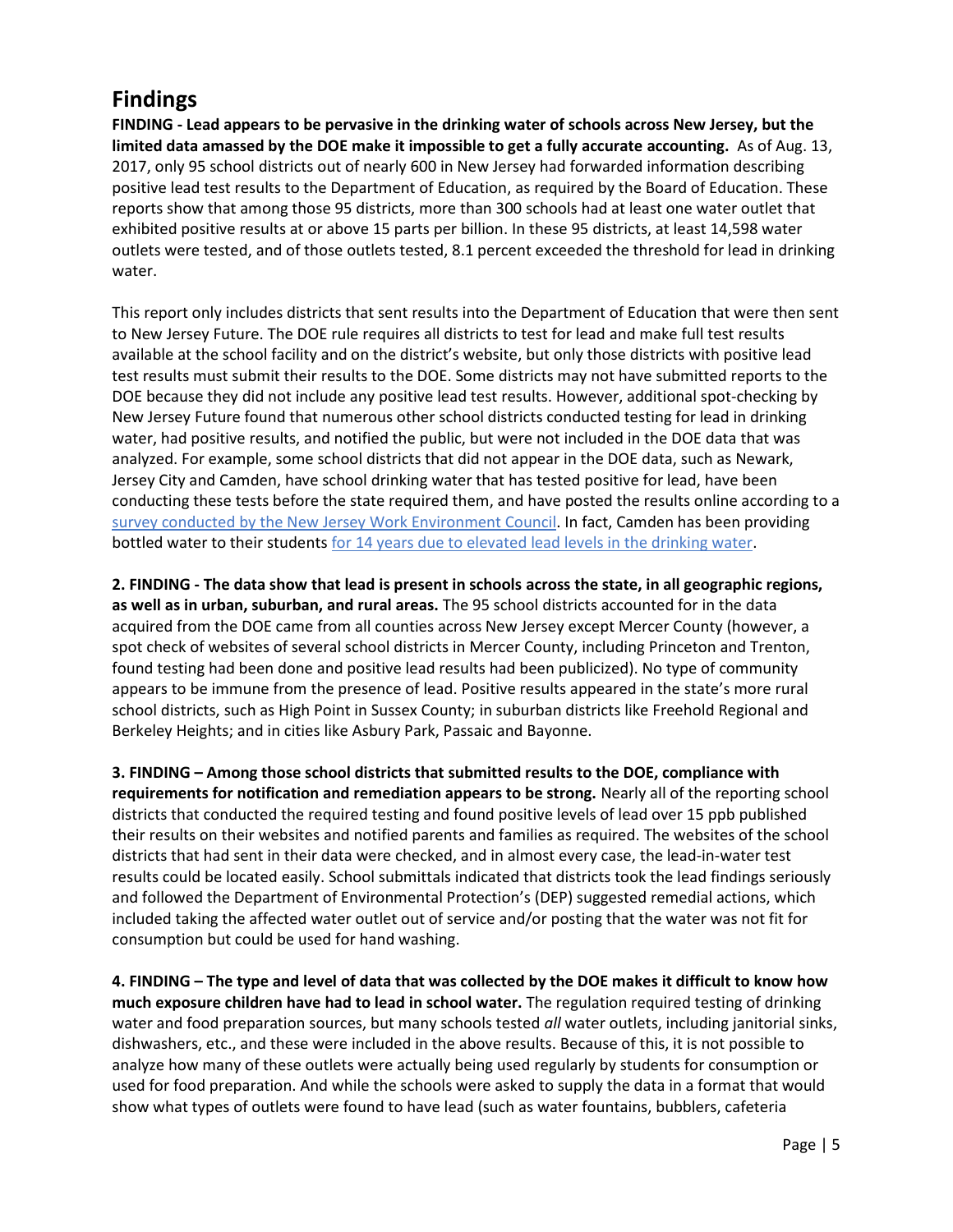sources, etc.), the data were often supplied in a way that made it difficult to differentiate types of sources. Further, schools were not asked to characterize the usage level of the water outlet. For example, schools were not asked to differentiate between the usage by students of a water fountain near a gymnasium and that of a sink in a science lab.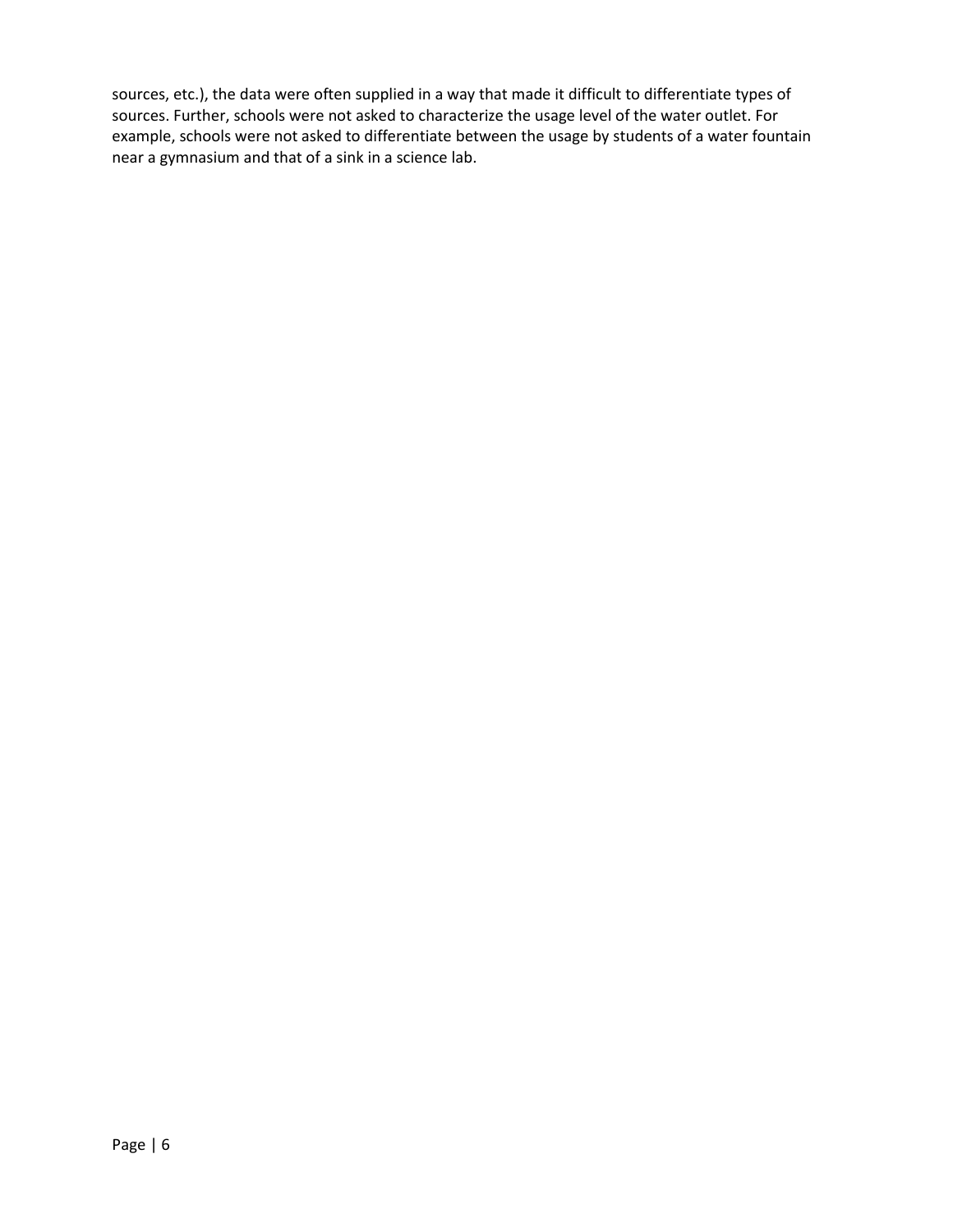#### **Recommendations**

- The Department of Education should create a standardized electronic collection system and require the all districts to submit or re-submit their most recent lead testing results, in order for more comprehensive analysis to be conducted. A robust database of lead results would allow policy makers to get a better understanding of how widespread lead is in school drinking water, and allow them to do the necessary analysis to facilitate effective and efficient direction of remedial funding and technical assistance. Private schools and childcare centers should also be required to use this methodology for testing and reporting.
- All school testing results, even if negative, should be submitted to the DOE so that they can confirm that all districts conducted testing and so that they can understand the extent of the problem statewide. The results should be made available publicly, so parents can learn easily about conditions in their children's schools and as a way of ensuring transparency on this important public health issue.
- The DOE should work with the DEP to develop requirements for school districts to provide more clarification as to the type of water outlets testing positive and the frequency of usage. Parents and families need information that is comprehensible and appropriate, in order to understand whether their children have had any exposure. Policy makers need clear, pertinent data in order to measure the situation and understand the need that low-income communities may have for financial or technical assistance for remediation.
- The legislature set aside \$10 million for schools to test for lead. According to the DOE, this seemed to be an adequate amount for testing, as it had not been drawn down completely by the end of the testing period. However, the DOE also indicated that there could be cost savings if the state were to issue a request for proposals on which water testing companies could bid, and then were to provide schools with a list of vendors that met high performance criteria at the lowest costs. This could also be done for short-term solutions, such as providing bottled water and filter systems.
- This is a statewide problem that needs state-level attention. Better data collection, compilation of data statewide, and identification of heavily-used drinking sources will allow policy makers to understand more clearly the economics of the entire issue. The state should take a leadership role in helping low-income communities test for and remediate lead in school drinking water. For many school districts with limited resources, the costs for remediation are overwhelming, and the state should fund continued testing and reporting in these districts, dedicate staff to providing technical assistance, and subsidize long-term remediation. The state should also work with the federal government to obtain funding for this remediation, as has been propose[d in](https://www.usatoday.com/story/news/2017/06/05/booker-gottheimer-pitch-grant-program-get-lead-out-school-water/370335001/)  bills introduced by Sens. [Booker and Duckworth and Reps.](https://www.usatoday.com/story/news/2017/06/05/booker-gottheimer-pitch-grant-program-get-lead-out-school-water/370335001/) Pallone and Gottheimer.
- In the short-term, the state's school funding formula/program should factor in the need that economically distressed schools may have for financial assistance to take the contaminated outlets out of service and temporarily supply bottled water or install filter systems.
- The governor and/or the commissioner of the Department of Education or the Department of Health should develop a high-profile informational campaign to remind parents and pregnant women of the risk of lead exposure and encourage all parents to check with their local school district for the results of lead testing and remediation.
- The state needs to modernize its inadequate drinking water, wastewater, and stormwater systems in ways that strengthen our communities. In order to protect the health of children and families, the state needs not only to support remediation of lead in school drinking water, but to continue its important efforts to address the presence of lead in water at home, a result of lead service lines (pipes that connect the water main to the home) and internal lead plumbing fittings and fixtures.